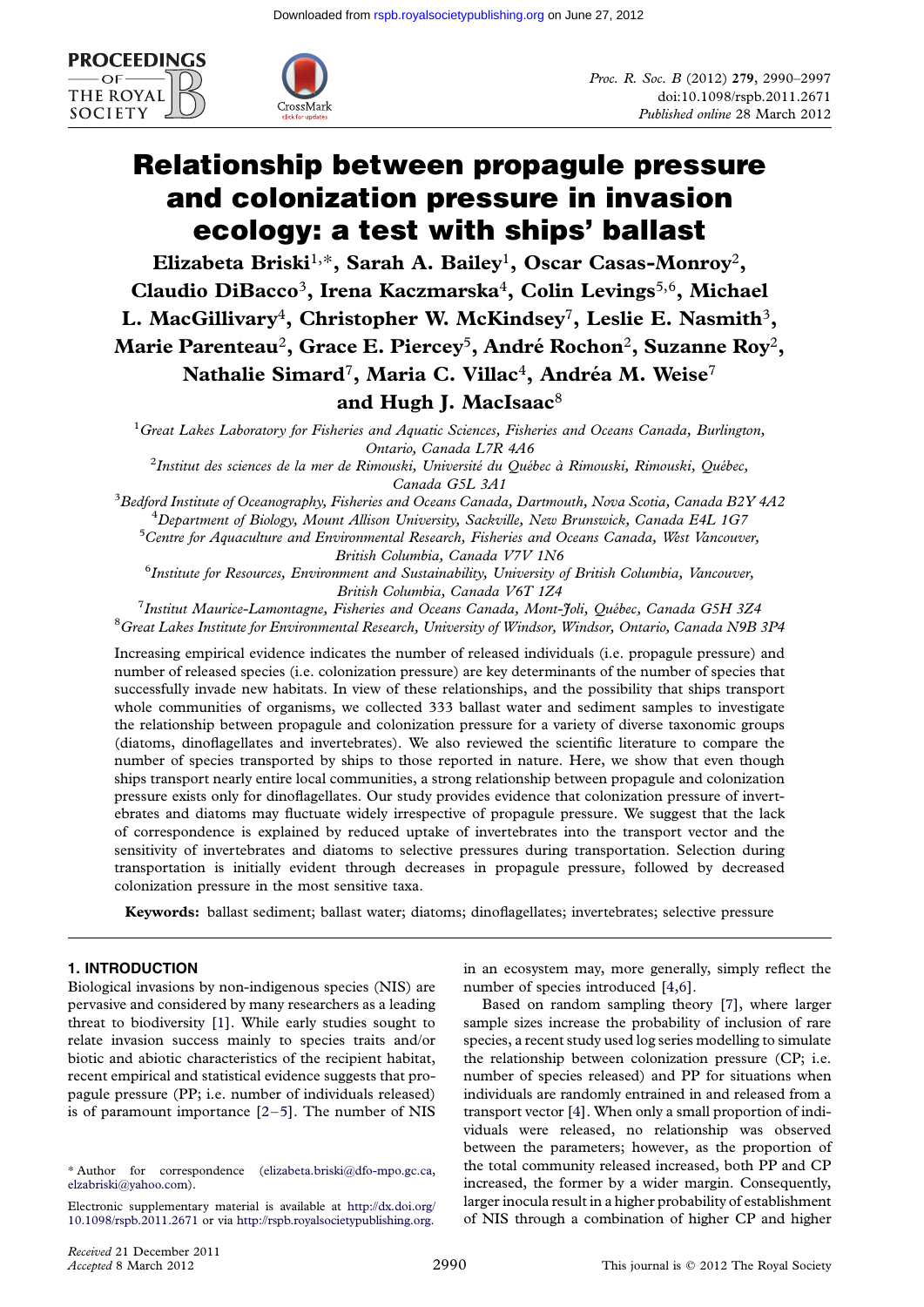PP [\[4\]](#page-6-0). If supported by empirical data, this model could have important implications for management of NIS invasions. For example, managers could identify high-risk, species-rich events within a transport vector by measuring the total number of individuals rather than conducting difficult and time-consuming taxonomic surveys. While several studies have explored the relationship between abundance and species richness for different taxa in nature, results have been mixed [[8](#page-6-0)–[12](#page-6-0)]. To our knowledge, no similar studies exist for any transport vector, although the modelling study used a ballast water scenario when developing their conceptual model [\[4](#page-6-0)]. In theory, natural patchiness exhibited by plankton [\[13,14\]](#page-6-0) could produce results counter to the model predictions [[4\]](#page-6-0) if uptake of biota into the transport vector was non-random. Further, even if a transport vector entrains species randomly, differential mortality or reproduction during transportation could skew the diversity and/or abundance of organisms released [[15](#page-6-0)–[17\]](#page-6-0).

The shipping industry transports over 90 per cent of world trade [\[18\]](#page-6-0) and represents a leading mechanism for spread of aquatic NIS globally [\[19](#page-6-0)–[21](#page-6-0)]. Ballast water typically contains abundant and diverse aquatic life, including viable resting stages of many species within ballast tank sediment [\[15,16,22](#page-6-0)–[25](#page-6-0)]. Over the past two decades, Canada and numerous additional countries around the world have implemented ballast water regulations to reduce the risk of new NIS introductions, though efficacy of these policies is mixed [[23](#page-6-0)–[33](#page-7-0)].

We tested the relationship between CP and PP by collecting and analysing ballast water and sediment samples for invertebrates, dinoflagellates and diatoms in ships visiting ports in Canada and the USA. We tested three hypotheses: (i) CP of a particular taxon is positively related to PP of that same taxon; (ii) non-indigenous PP and CP of a particular taxon is related to indigenous PP and CP of that same taxon; and (iii) PP and CP of any one taxon is related to the PP and the CP of other taxa. Additionally, we tested the model's assumption that taxa are entrained into and survive in ballast tanks randomly [\[4](#page-6-0)] by conducting a literature survey of the number of species reported in nature, and analysing natural water samples collected in European and Asian ports, and ballast water samples collected immediately after ballast was loaded at European or Asian ports into tanks of ships destined for Canada. We used these data to determine whether CP associated with ballast water of commercial ships is equivalent to that of natural communities.

While PP and CP are properly defined as measures of NIS released in a particular location, we use PP and CP to denote total abundance and species richness transported in ships' tanks, and NIS PP and NIS CP to denote abundance and richness of non-indigenous taxa discharged into recipient ports. This distinction was made to take into account the fact that shipping networks are truly global, while the designation of species as non-indigenous to the recipient habitat is trip-specific, enabling examination of patterns independent of ballast discharge location.

#### 2. MATERIAL AND METHODS

#### (a) Sampling, density counts and identification

Three hundred and thirty-three ballast water and ballast sediment samples were collected between May 2007 and August 2009 inclusive, from ships arriving at Pacific and Atlantic ports in Canada, and Laurentian Great Lakes' ports. Ships sampled serviced both international and domestic routes, with some ships having performed mid-ocean ballast water exchange (hereafter referred to as exchanged ships) and others not (hereafter, unexchanged ships). Unexchanged ships arrived from American or Canadian ports north of Cape Blanco, Oregon, on the Pacific coast and north of Cape Cod, MA, USA on the Atlantic coast, while exchanged ships arrived from any other global port, in accordance with local laws [[32,33\]](#page-7-0).

We collected 62 exchanged and 24 unexchanged ballast water samples in the Pacific region, 46 exchanged and 21 unexchanged samples in the Atlantic region, and 21 exchanged samples in the Great Lakes (electronic supplementary material, appendix S1). Sample sizes for ballast sediment were 52 exchanged and 21 unexchanged in the Pacific region, 46 exchanged and 21 unexchanged in the Atlantic region, and 19 exchanged in the Great Lakes region (electronic supplementary material, appendix S1). We attempted to collect a single ballast water or ballast sediment sample from each ship to ensure independence of samples. On 32 occasions, samples were collected from two tanks on the same ship which had different ballast histories, thus, sample independence was maintained. Additionally, nine natural water samples were collected in European and Asian ports and 12 ballast water samples were collected immediately after ballast was loaded at European or Asian ports into tanks of ships destined for Canada; the European and Asian ports sampled were the ports of origin for most ships sampled at arrival in Canada and/or the Great Lakes.

As a part of the Canadian Aquatic Invasive Species Network, samples collected during this study were divided and processed simultaneously by multiple academic and government laboratories, each with taxon-specific expertise. Methods for sample collection, enumeration and identification may be found in the scientific literature [\[15,16](#page-6-0),[23](#page-6-0)–[25](#page-6-0)[,34](#page-7-0),[35\]](#page-7-0). Port samples were collected and processed following the same methods as for ballast water.

#### (b) Literature review

We used Thomson Reuters' Web of Knowledge 5.3 Scientific Citation Index Expanded (SCI-EXPANDED), in July 2011, to search for reports of plankton species richness at single sampling stations from any region in the world published between 1965 and 2011. We used the search terms 'species', 'richness' and 'diversity' singly and combined with 'plankton', 'zooplankton', 'phytoplankton', 'invertebrates', 'dinoflagellates' and 'diatoms'. Search results were then refined by subject area, retaining only field topics broadly relevant to ecology, including ecology, biodiversity conservation, environmental sciences, marine freshwater biology, oceanography, freshwater biology, biology and zoology. Recovered publications were reviewed for location-specific data on species richness. As we were interested in species richness of local communities (e.g. a specific port or bay) which may interact with ships' ballasting operations, publications reporting total species diversity for large geographical areas (e.g. entire lake, sea or river) were excluded.

### (c) Statistical analysis

Based on previous research, data for CP : PP relationship analyses were grouped into three categories: exchanged water samples, unexchanged water samples and sediment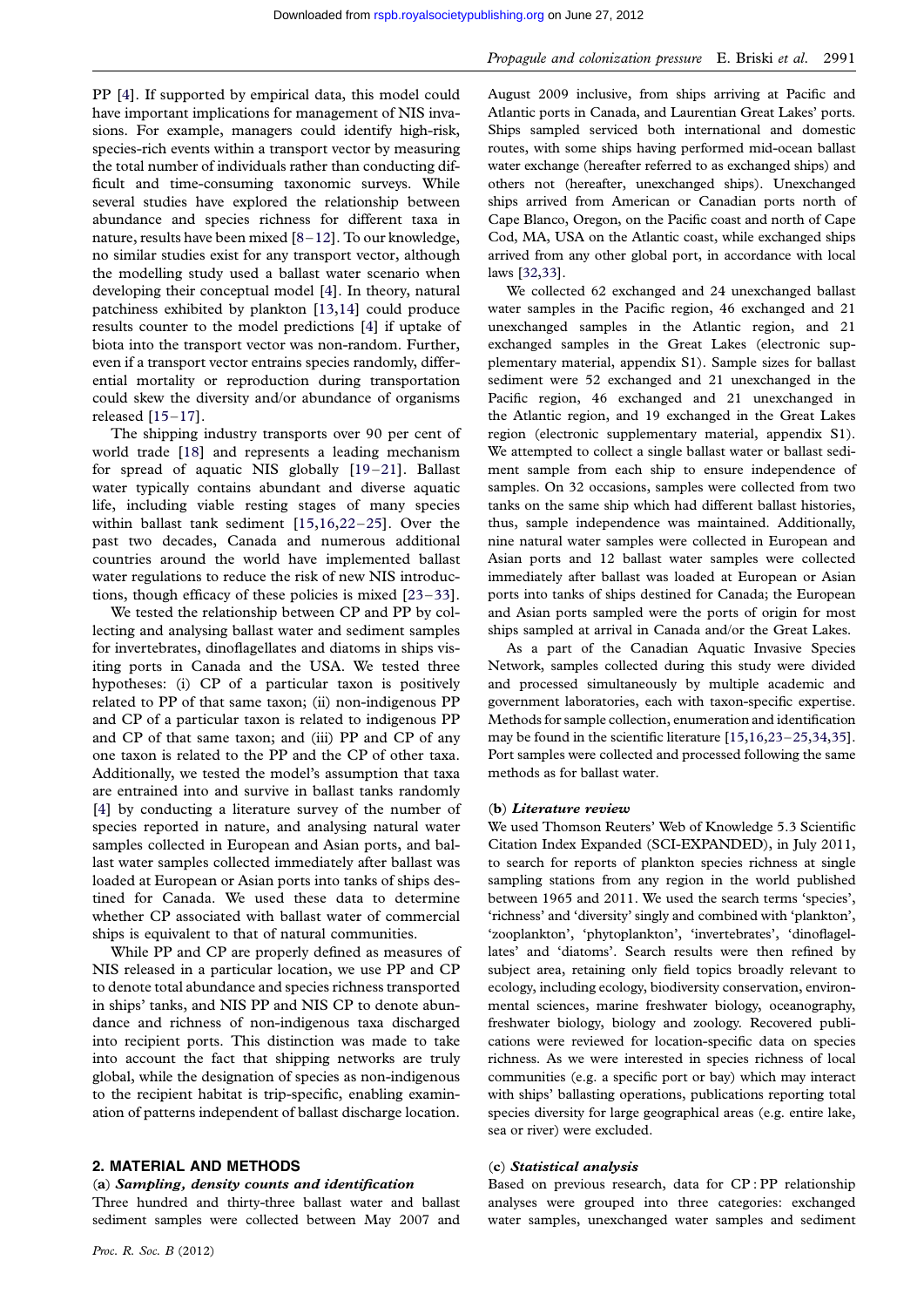<span id="page-2-0"></span>



Figure 1. Scatterplots and fitted regression lines with propagule pressure (PP) as the independent variable and colonization pressure (CP) as the dependent variable for (a) invertebrates, (b) dinoflagellates and (c) diatoms in exchanged and unexchanged water, and sediment samples. All data are log-transformed. Asterisks denote significance at 0.05.

[\[15](#page-6-0),[23](#page-6-0)–[25\]](#page-6-0). Abundance and species richness data for each taxonomic group were log-transformed  $(log(x + 1))$  to meet assumptions of parametric tests, allowing for comparisons between taxa. Samples containing zero individuals were excluded from analysis since no relationship between CP and PP is expected when a low proportion of individuals are released [[4\]](#page-6-0). A series of model II regression analyses were conducted for every taxon with PP as the predictor variable to determine if CP is related to PP. Regression slopes and intercepts of significant relationships were compared statistically [\[36](#page-7-0)]. Ten pairwise comparisons were conducted to discriminate differences in regression estimates among different ship categories, and among different taxa. Further, we used model II regression analyses to test whether NIS PP and CP were related to comparable values for indigenous species for each taxon. Finally, we conducted model II regression analyses to determine whether PP and CP for one taxon could be used to predict results of another.

Literature reports of species richness in nature and results from our port samples were grouped together for analysis of natural local community richness. Natural local community richness was compared with that from ships' samples using analyses of variance (ANOVA) and the t-test. Data for each taxonomic group were log-transformed  $(\log(x + 1))$  to meet assumptions of parametric tests. Two different ANOVAs were applied to compare natural local species richness of two taxa (invertebrates and diatoms) to that of ballast water samples collected at the beginning of voyages and to

that of ballast water samples collected at the end of voyages. Furthermore, a t-test was applied to compare richness of dinoflagellates from ballast water to that of natural local communities. All statistical analyses were conducted using SYSTAT v. 11 (SYSTAT Software Inc., 2004). Significance levels for statistical comparisons were adjusted for multiple pairwise comparisons by Bonferroni-type correction with a family-wise error rate of 0.05.

#### 3. RESULTS

#### (a) Relationship between propagule and colonization pressure

CP was positively related to PP for all three taxa examined in water of exchanged ships, though there was no such relationship for invertebrates in water of unexchanged ships or for diatoms in sediment (figure 1). The relationship between CP and PP was strongest for dinoflagellates in both exchanged and unexchanged water samples (figure 1). The regression line slope for the CP : PP relationship was significantly steeper for dinoflagellates than for invertebrates or diatoms in all cases, suggesting that incremental additions of new individuals to ballast tanks preferentially favours inclusion of new dinoflagellate species, or that they were less sensitive to biotic and abiotic conditions during transport [\(table 1](#page-3-0) and figure 1). The CP : PP slope did not differ between invertebrates and diatoms in exchanged water samples, although the intercept was higher for the former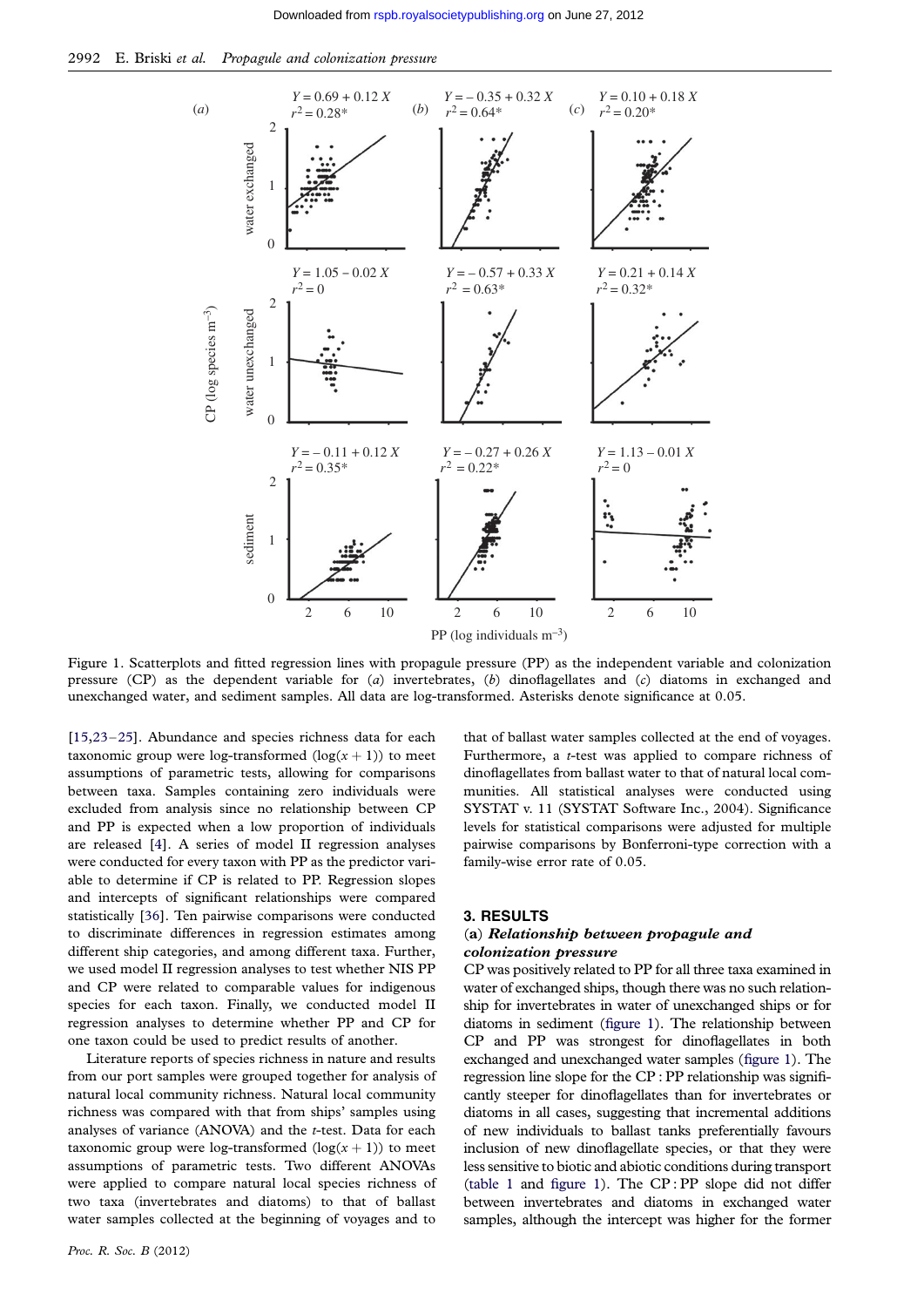<span id="page-3-0"></span>Table 1. Results of *t*-tests comparing the estimated regression coefficients (slope and intercept) of analyses where propagule pressure (PP) was a predictor variable for colonization pressure (CP). (Tests were conducted between different taxa (invertebrates, dinoflagellates and diatoms) for different ship categories (exchanged water, unexchanged water and sediment samples), and between different ship categories for different taxa. Significant p-values are presented in bold.)

|                   |                                   | slope |       |               | intercept |                  |               |
|-------------------|-----------------------------------|-------|-------|---------------|-----------|------------------|---------------|
|                   | comparison                        | d.f.  | t     | $\mathcal{P}$ | d.f.      | $\boldsymbol{t}$ | $\mathcal{P}$ |
| ship category     |                                   |       |       |               |           |                  |               |
| exchanged water   | invertebrates-dinoflagellates     | 144   | 17.29 | < 0.001       | 145       | 6.07             | < 0.001       |
|                   | invertebrates-diatoms             | 179   | 0.73  | 0.466         | 180       | 12.03            | < 0.001       |
|                   | dinoflagellates-diatoms           | 179   | 16.57 | < 0.001       | 180       | 5.08             | < 0.001       |
| unexchanged water | dinoflagellates-diatoms           | 52    | 11.55 | < 0.001       | 53        | 1.16             | 0.25          |
| sediment          | invertebrates-dinoflagellates     | 199   | 25.55 | < 0.001       | 200       | 11.53            | < 0.001       |
| taxa              |                                   |       |       |               |           |                  |               |
| invertebrates     | exchanged water-sediment          | 183   | 0.00  | 1.00          | 184       | 11.93            | < 0.001       |
| dinoflagellates   | exchanged water-unexchanged water | 97    | 0.74  | 0.46          | 98        | 3.41             | < 0.001       |
|                   | exchanged water-sediment          | 199   | 8.11  | < 0.001       | 200       | 3.97             | < 0.001       |
|                   | unexchanged water-sediment        | 154   | 5.14  | < 0.001       | 155       | 0.37             | 0.71          |
| diatoms           | exchanged water-unexchanged water | 99    | 3.76  | < 0.001       | 100       | 1.27             | 0.20          |

group (table 1 and [figure 1](#page-2-0)). There was no significant difference in the CP : PP slope for invertebrates in samples from exchanged water or sediment samples, although the intercept was higher for the former (table 1 and [figure 1\)](#page-2-0). For dinoflagellates, CP : PP slopes for both exchanged and unexchanged water samples differed from that of sediment, although the former two did not differ from each other. Estimated intercepts for dinoflagellates were significantly different between all three ship categories (table 1 and [figure 1](#page-2-0)). The significantly higher intercept for exchanged when compared with unexchanged water samples, while having the same CP : PP slope, indicates that additional species of dinoflagellates were probably taken into tanks during mid-ocean ballast water exchange (table 1 and [figure 1](#page-2-0)). Diatoms in exchanged water exhibited a significantly steeper CP : PP slope than those in unexchanged water, though their intercepts were similar (table 1 and [figure 1](#page-2-0)), suggesting that mid-ocean ballast water exchange reduces PP but not CP of diatoms.

## (b) Relationship between indigenous and nonindigenous species propagule and colonization pressures

All significant relationships between indigenous and NIS PP were negative ([figure 2\)](#page-4-0), indicating that ships transporting a higher abundance of indigenous species have lower abundance of NIS, and vice versa. The strongest relationships were observed for invertebrates and diatoms in unexchanged water samples and for dinoflagellates in sediment [\(figure 2\)](#page-4-0). All significant relationships between indigenous and NIS CP were also negative [\(figure 3](#page-5-0)), suggesting that ships transporting higher species richness of indigenous species have lower species richness of NIS, and vice versa. The relationship between indigenous and NIS CP was strongest for diatoms in unexchanged water and invertebrates in exchanged water samples [\(figure 3\)](#page-5-0).

#### (c) Relationships between different taxa

PP of invertebrates, dinoflagellates and diatoms were significantly, though weakly, related to each other in water of exchanged ships  $(r^2$  between 0.04 and 0.10) although there was no relationship in unexchanged ships or in sediment. There also was no relationship of CP, NIS PP or NIS CP between any of the taxa examined.

## (d) Species richness in nature and at initial uptake versus after transportation

Colonization pressure of dinoflagellates and diatoms associated with ballast water of commercial ships were equivalent to that of natural communities [\(table 2](#page-5-0)). However, in the case of invertebrates during initial uptake of ballast, but also during the voyage, some selection occurred resulting in reduced CP in ballast water compared with natural communities [\(table 2](#page-5-0)). Collectively, species richness of invertebrates in water was significantly higher in nature than at the beginning of a voyage, and both values were significantly higher than that recovered at the end of a voyage  $(F_{2,190} = 82.2, p < 0.001)$ . Conversely, there was no difference in the number of dinoflagellate or diatom species reported in natural habitats when compared with ships' water samples  $(t = -1.1,$  $p = 0.25$ ;  $F_{2,161} = 2.8$ ,  $p = 0.059$ , respectively). Zero, 10 and 1 per cent of ships' water samples and 21, 2 and 50 per cent of ships' sediment samples did not contain any species of invertebrates, dinoflagellates and diatoms, respectively. The absence of taxa may be owing to seasonality of plankton [[27](#page-7-0)], but also owing to sample volume, very low abundances may not be detected.

#### 4. DISCUSSION

In situations where species introductions can be viewed as the result of a random sampling process, the number of species introduced should be positively related to the number of individuals introduced [\[4,7\]](#page-6-0). Using a large empirical dataset for the ballast transport vector, we found such a relationship between CP and PP for dinoflagellates, but a very weak to non-existent relationship for two additional taxa (invertebrates and diatoms). The generally absent to weak relationship between CP and PP suggests either that species are not taken up randomly by the transport vector or that selective pressures such as harsh environmental conditions [[16,17,](#page-6-0)[44,45](#page-7-0)] and/or biotic interactions [\[45,46](#page-7-0)] obscure the presence of this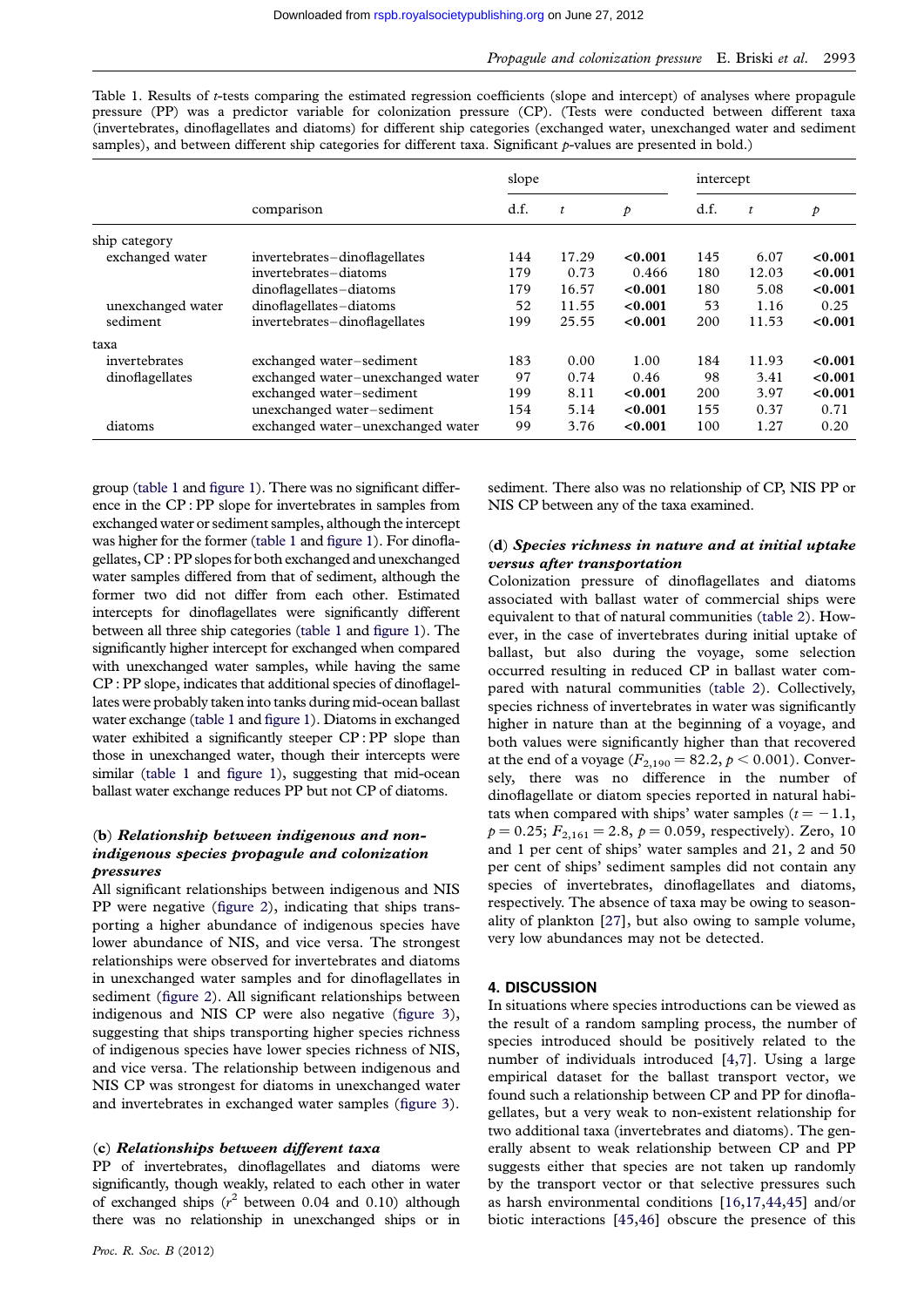<span id="page-4-0"></span>



Figure 2. Scatterplots and fitted regression lines with indigenous propagule pressure (PP) as the independent variable and nonindigenous propagule pressure (NIS PP) as the dependent variable for (a) invertebrates, (b) dinoflagellates and (c) diatoms in exchanged and unexchanged water, and sediment samples. All data are log-transformed. Asterisks denotes significance at 0.05.

relationship. By comparing species richness in natural local communities to CP at initial uptake, or in the case of dinoflagellates at discharge, it appears likely that ships randomly entrain almost entire local communities of dinoflagellates and diatoms, but not invertebrates, into ballast tanks. Differences in uptake of phytoplankton and zooplankton may be owing to active avoidance by zooplankton, particularly for bigger species. Selection during ballast uptake and transport appear to be important factors in determining the pool of species available to colonize new areas.

Most of the CP : PP relationships in this study exhibit a relatively large range for CP and much narrower range for PP, indicating that selective pressures during transport mostly reduced PP. This finding is supported by the similarity between species richness of native local communities and CP before and after transport for diatoms and CP after transport for dinoflagellates. A previous study also showed reduction in PP and no reduction in CP for diatoms [\[17\]](#page-6-0). For diatoms, the relatively high decrease in PP, particularly for ships with relatively high CP, led to weakening of the CP : PP relationship. The opposite was observed for dinoflagellates, where the CP : PP relationship was very strong, suggesting little or no influence of transport on either CP or PP in water, although small reductions in PP were observed for sediment. The CP : PP relationship for invertebrates was more complicated. As, on average,

Proc. R. Soc. B (2012)

less than 50 per cent of species in nature were taken into the transport vector, and we observed a significant decrease in CP after transport, we assume that PP also must have decreased. Collectively, the results for different taxa indicate that selection during transport initially reduces PP, followed by loss of CP for more sensitive taxonomic groups. While this is, to our knowledge, the first study to examine the role of environmental factors on the relationship between density and species richness in a transport vector, the CP : PP relationship was dependent on water depth for aquatic gastropods and nematodes [[8](#page-6-0),[10](#page-6-0)]. A strong environmental influence on the community composition of lizard species was also documented with higher temperatures creating more species-rich communities without changes in abundance of individuals, and weakening the relationship between abundance and species richness [[11,12\]](#page-6-0).

The abundance and diversity of taxa within a vector ultimately depend on the community composition in the source region. The inverse relationship observed between indigenous and NIS supports the intuitive idea that a transport vector taking taxa farther from the point of discharge will transport a proportionately higher abundance and diversity of NIS and consequently pose a higher invasion risk. However, the same negative relationship between indigenous and NIS PP and indigenous and NIS CP was exhibited by the transport vector operating within a single biogeographic area (i.e. unexchanged ships). The negative relationship between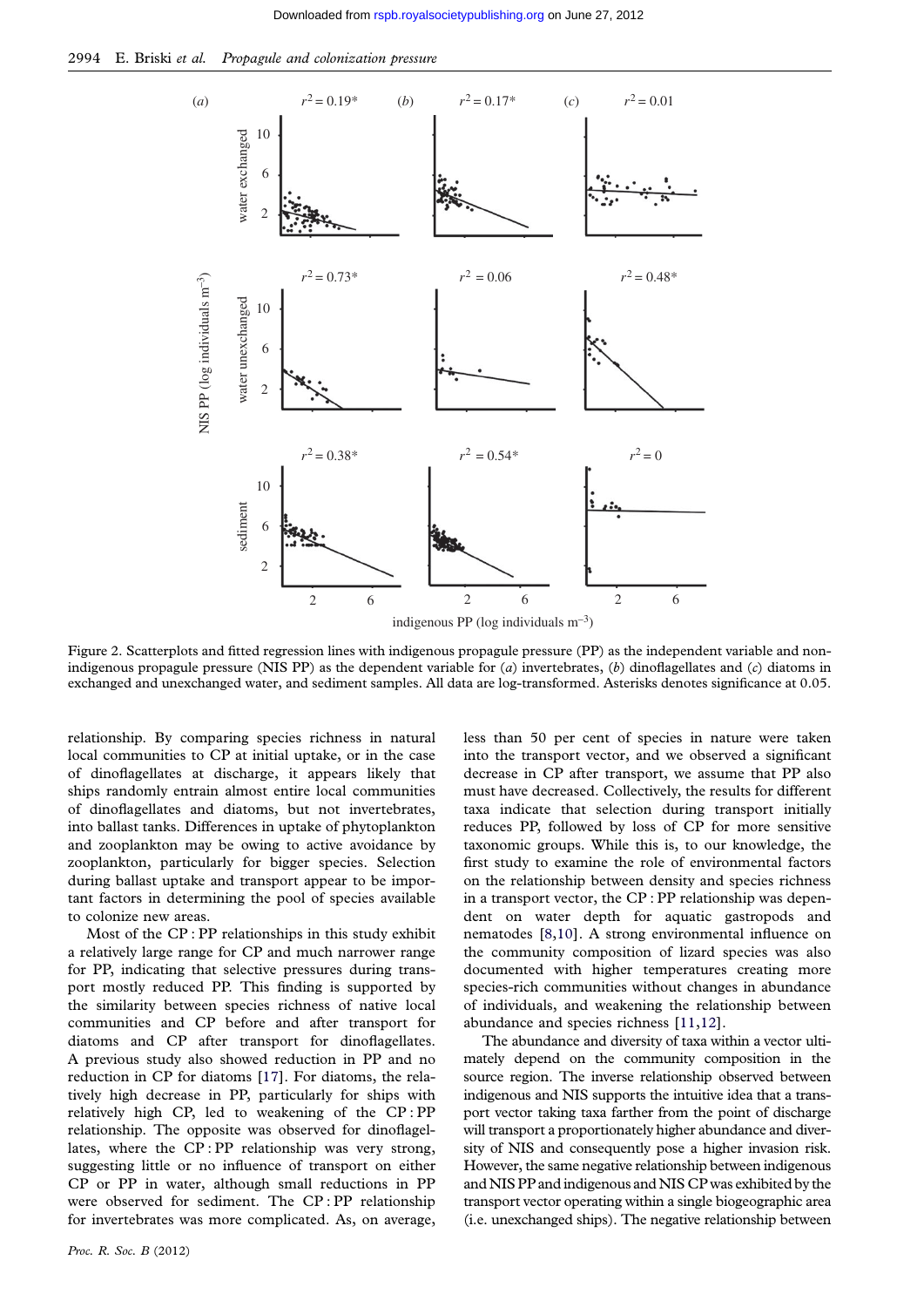<span id="page-5-0"></span>

Figure 3. Scatterplots and fitted regression lines with indigenous colonization pressure (CP) as the independent variable and nonindigenous colonization pressure (NIS CP) as the dependent variable for  $(a)$  invertebrates,  $(b)$  dinoflagellates and  $(c)$  diatoms in exchanged and unexchanged water, and sediment samples. All data are log-transformed. Asterisks denotes significance at 0.05.

Table 2. Mean species richness (min-max) from nature, from ballast water sampled at initial uptake (start of voyage), and from ballast water sampled after transportation (end of voyage). (no., denotes the number of samples.)

| taxa            | nature |                                      |      | ships: initial uptake              | ship: end of voyage |                                    |  |
|-----------------|--------|--------------------------------------|------|------------------------------------|---------------------|------------------------------------|--|
|                 | no.    | mean species richness<br>$(min-max)$ | no.  | mean species<br>richness (min-max) | no.                 | mean species<br>richness (min-max) |  |
| invertebrates   | 38     | $49.9(10-59)[37-40]$                 | 12   | $23.5(12-40)$                      | 141                 | $12.1(0-53)$                       |  |
| dinoflagellates |        | 15.3 $(2-39)$ [39,41-43]             | n.a. | n.a.                               | 114                 | $10.8(0-39)$                       |  |
| diatoms         | 16     | 17.8 $(1-64)$ [39,41-43]             | 8    | $12.7(5-20)$                       | 137                 | $11.8(0-38)$                       |  |

diversity of indigenous and NIS within a biogeographic region is consistent with, but not proof of, biotic resistance (sensu [[47\]](#page-7-0)). Given that the strongest relationships were observed for diatoms, for which even native marine biodiversity in Canada is understudied [[48\]](#page-7-0), this counterintuitive finding might also result from numerous undetected invasions and/or cryptic species (i.e. status as native or NIS unknown [\[49,50](#page-7-0)]). Additionally, it is unlikely that a literature review will provide an exhaustive description of the full diversity of any area.

Contrary to the model prediction that increases in PP should be followed by increases in CP and vice versa [[4](#page-6-0)], our study provides evidence that CP of invertebrates and diatoms may fluctuate widely irrespective of PP. This finding suggests that a decrease in PP during the transportation phase is not necessarily connected with a decrease in CP, leaving open the question if reduced PP, but no change in CP, through vector management would directly (linearly) impact invasion risk? The PP model suggests that the probability of successful invasion is reduced by reducing the number of inoculation events or by reducing the number of propagules released per event, owing to increasing environmental and demographic stochasticity, respectively [[3](#page-6-0)–[5\]](#page-6-0). Even though our data suggest that CP may not diminish markedly with a reduction in propagule delivery, the expected increase in demographic limitations owing to reduced PP is expected to reduce overall invasion success. To further estimate invasion success, abiotic parameters of donor and recipient habitats should be considered. Although PP and CP may be high, a species' success is unlikely if the donor and recipient habitats are very different in their abiotic parameters;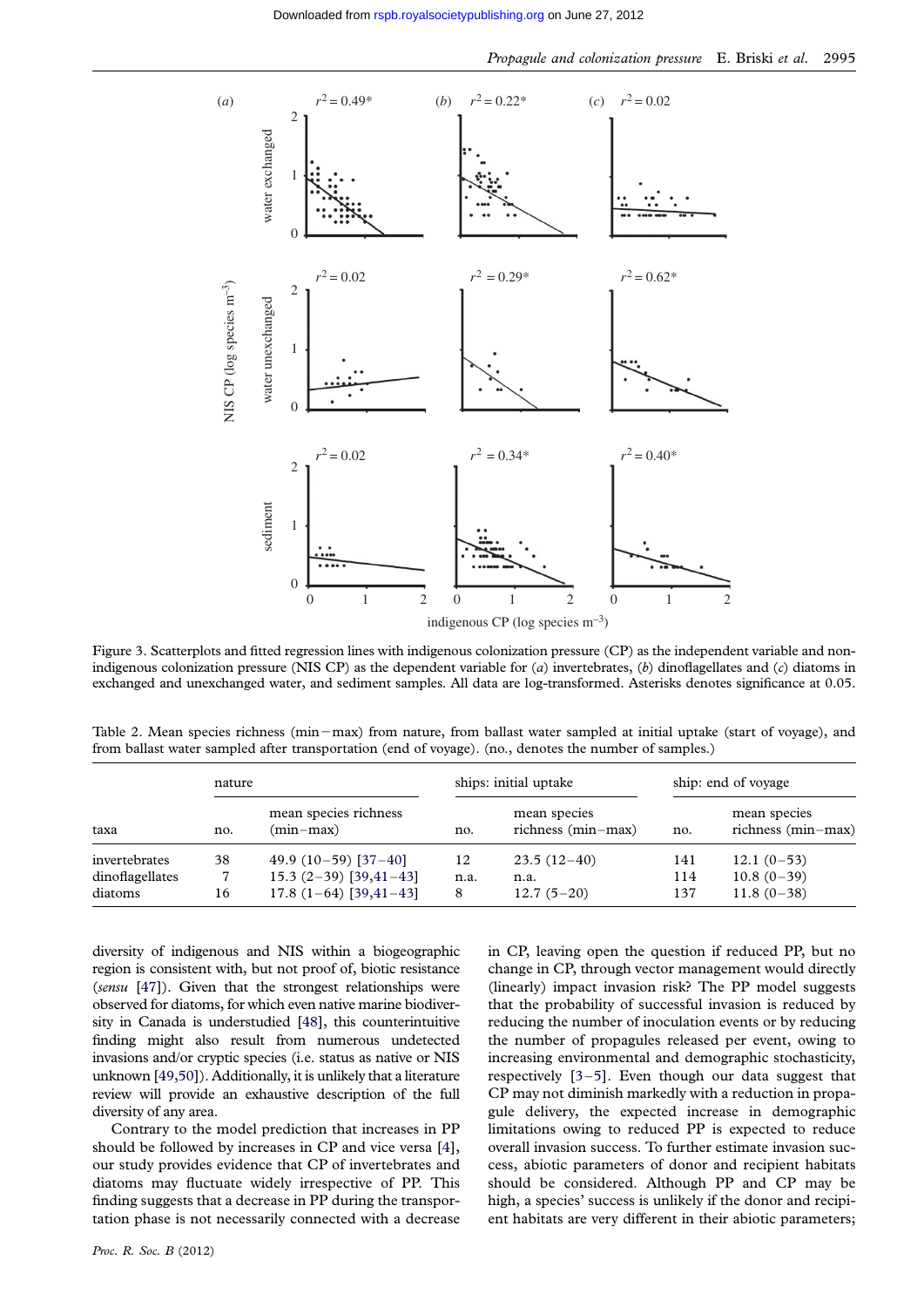<span id="page-6-0"></span>marine species probably will not establish in freshwater bodies even if introduction effort is high. We anticipate that additional efforts to explore the CP : PP relationship could greatly increase understanding of the invasion process, which may, in turn, be used to reduce risks of new invasions globally.

The results of this study show that even though some transport vectors entrain nearly entire local communities, the relationship between CP and PP is taxon-specific and strongest for dinoflagellates. We suggest that the CP : PP relationship is weakened or even lost for some taxa owing to selective uptake by the transport vector (invertebrates) and/or survival during transport (invertebrates and diatoms). Selection during transportation is initially evident through decreases in PP, followed by decreased CP in the most sensitive taxa. Selective pressures during uptake and transport of taxa by a vector are important factors in the invasion process.

We thank participating shipping companies, crews, port authorities and the Shipping Federation of Canada for facilitating access to ships. We are grateful to our sampling teams: C. van Overdijk, J.-Y. Couture, M. Huot, C. Owens, O. Lacasse, K. MacIntosh, D. Humphrey, S. Ballard, M. Whitehead, P. Lolic, G. Leung, F. Choi and P. Luk. Many thanks to J. Young and Dr A. Drake and Dr W. Currie for statistical advice, and to Dr G. Klein for diatom identification and enumeration. This research was supported by the Natural Sciences and Engineering Research Council's (NSERC) Canadian Aquatic Invasive Species Network, Transport Canada, Fisheries and Oceans Canada and NSERC Discovery grants to S.A.B. and H.J.M., and by a NSERC Discovery Accelerator Supplement to H.J.M.

#### **REFERENCES**

- 1 McGeoch, M. A., Butchart, S. H. M., Spear, D., Marais, E., Kleynhans, E. J., Symes, A., Chanson, J. & Hoffman, M. 2010 Global indicators of biological invasion: species numbers, biodiversity impact and policy responses. Divers. Distrib. 16, 95–108. [\(doi:10.1111/j.1472-4642.](http://dx.doi.org/10.1111/j.1472-4642.2009.00633.x) [2009.00633.x](http://dx.doi.org/10.1111/j.1472-4642.2009.00633.x))
- 2 Von Holle, B. & Simberloff, D. 2005 Ecological resistance to biological invasion overwhelmed by propagule pressure. Ecology 86, 3212 –3218. [\(doi:10.1890/05-0427](http://dx.doi.org/10.1890/05-0427))
- 3 Colautti, R. I., Grigorovich, I. A. & MacIsaac, H. J. 2006 Propagule pressure: a null model for biological invasions. Biol. Invasion 8, 1023–1037. ([doi:10.1007/](http://dx.doi.org/10.1007/s10530-005-3735-y) [s10530-005-3735-y\)](http://dx.doi.org/10.1007/s10530-005-3735-y)
- 4 Lockwood, J. L., Cassey, P. & Blackburn, T. 2009 The more you introduce the more you get: the role of colonization pressure and propagule pressure in invasion ecology. Divers. Distrib. 15, 904-910. ([doi:10.1111/j.](http://dx.doi.org/10.1111/j.1472-4642.2009.00594.x) [1472-4642.2009.00594.x\)](http://dx.doi.org/10.1111/j.1472-4642.2009.00594.x)
- 5 Simberloff, D. 2009 The role of propagule pressure in biological invasions. Ann. Rev. Ecol. Evol. Syst. 40, 81–102. ([doi:10.1146/annurev.ecolsys.110308.120304](http://dx.doi.org/10.1146/annurev.ecolsys.110308.120304))
- 6 Chiron, F., Shirley, S. & Kark, S. 2009 Human-related processes drive the richness of exotic birds in Europe. Proc. R. Soc. B 276, 47-53. ([doi:10.1098/rspb.2008.0994](http://dx.doi.org/10.1098/rspb.2008.0994))
- 7 Preston, F. W. 1948 The commonness, and rarity of species. Ecology 29, 254–283. ([doi:10.2307/1930989](http://dx.doi.org/10.2307/1930989))
- 8 McClain, C. R. 2004 Connecting species richness, abundance and body size in deep-sea gastropods. Global Ecol. Biogeogr. 13, 327–334. ([doi:10.1111/j.1466-822X.2004.](http://dx.doi.org/10.1111/j.1466-822X.2004.00106.x) [00106.x\)](http://dx.doi.org/10.1111/j.1466-822X.2004.00106.x)
- 9 Bock, C. E., Jomes, Z. F. & Bock, J. H. 2007 Relationships between species richness, evenness, and abundance in a

southwestern savanna. Ecology 88, 1322-1327. [\(doi:10.](http://dx.doi.org/10.1890/06-0654) [1890/06-0654\)](http://dx.doi.org/10.1890/06-0654)

- 10 Fonseca, G.,Muthumbi, A.W. & Vanreusel, A. 2007 Species richness of the genus Molgolaimus (Nematoda) from local to ocean scale along continental slopes. Mar. Ecol. 28, 446–459. [\(doi:10.1111/j.1439-0485.2007.00202.x](http://dx.doi.org/10.1111/j.1439-0485.2007.00202.x))
- 11 Buckley, L. B. & Jetz, W. 2010 Lizard community structure along environmental gradients.  $\hat{f}$ . Appl. Ecol. 79, 358 –365. [\(doi:10.1111/j.1365-2656.2009.01612.x](http://dx.doi.org/10.1111/j.1365-2656.2009.01612.x))
- 12 Nimmo, D. G., James, S. G., Kelly, L. T., Watson, S. J. & Bennett, A. F. 2011 The decoupling of abundance and species richness in lizard communities. *J. Appl. Ecol.* 80, 650 –656. [\(doi:10.1111/j.1365-2656.2010.01797.x](http://dx.doi.org/10.1111/j.1365-2656.2010.01797.x))
- 13 Strutton, P. G., Mitchell, J. G., Parslow, J. S. & Greene, R. M. 1997 Phytoplankton patchiness: quantifying the biological contribution using Fast Repetition Rate Flourometry. *J. Plankton Res.* 19, 1265-1274. [\(doi:10.](http://dx.doi.org/10.1093/plankt/19.9.1265) [1093/plankt/19.9.1265\)](http://dx.doi.org/10.1093/plankt/19.9.1265)
- 14 Folt, C. L. & Burns, C. W. 1999 Biological drivers of zooplankton patchiness. Trends Ecol. Evol. 14, 300-305. ([doi:10.1016/S0169-5347\(99\)01616-X\)](http://dx.doi.org/10.1016/S0169-5347(99)01616-X)
- 15 Briski, E., Bailey, S. A., Cristescu, M. E. & MacIsaac, H. J. 2010 Efficacy of 'saltwater flushing' in protecting the Great Lakes from biological invasions by invertebrate eggs in ships' ballast sediment. Freshwater Biol. 55, 2414– 2424. [\(doi:10.1111/j.1365-2427.2010.02449.x](http://dx.doi.org/10.1111/j.1365-2427.2010.02449.x))
- 16 Klein, G., MacIntosh, K., Kaczmarska, I. & Ehrman, J. M. 2010 Diatom survivorship in ballast water during trans-Pacific crossings. Biol. Invasion 12, 1031–1044. ([doi:10.1007/s10530-009-9520-6\)](http://dx.doi.org/10.1007/s10530-009-9520-6)
- 17 Simard, N., Plourde, S., Gilbert, M. & Gollasch, S. 2011 Net efficacy of open ocean ballast water exchange on plankton communities. *J. Plankton Res.* 33, 1378-1395. ([doi:10.1093/plankt/fbr038\)](http://dx.doi.org/10.1093/plankt/fbr038)
- 18 Hulme, P. E. 2009 Trade, transport and trouble: managing invasive species pathways in an era of globalization.  $\tilde{J}$ . Appl. Ecol. 46, 10-18. ([doi:10.1111/j.](http://dx.doi.org/10.1111/j.1365-2664.2008.01600.x) [1365-2664.2008.01600.x](http://dx.doi.org/10.1111/j.1365-2664.2008.01600.x))
- 19 Drake, J. M. & Lodge, D. M. 2004 Global hot spots of biological invasions: evaluating options for ballast-water management. Proc R. Soc. Lond. B 271, 575-580. ([doi:10.1098/rspb.2003.2629](http://dx.doi.org/10.1098/rspb.2003.2629))
- 20 Tatem, A. J., Hay, S. I. & Rogers, D. J. 2006 Global traffic and disease vector dispersal. Proc Natl Acad. Sci. USA 103, 6242–6247. ([doi:10.1073/pnas.0508391103](http://dx.doi.org/10.1073/pnas.0508391103))
- 21 Leuven, R. S. E. W., van der Velde, G., Baijens, I., Snijders, J., van der Zwart, C., Lenders, H. J. R. & bij de Vaate, A. 2009 The river Rhine: a global highway for dispersal of aquatic invasive species. Biol. Invasion 11, 1989 –2008. [\(doi:10.1007/s10530-009-9491-7](http://dx.doi.org/10.1007/s10530-009-9491-7))
- 22 Gollasch, S. et al. 2000 Fluctuations of zooplankton taxa in ballast water during short-term and long-term ocean-going voyages. Int. Rev. Hydrobiol. 85, 597-608. ([doi:10.1002/1522-2632\(200011\)85:5/6](http://dx.doi.org/10.1002/1522-2632(200011)85:5/6%3C597::AID-IROH597%3E3.0.CO;2-4)< [597::AID-IROH597](http://dx.doi.org/10.1002/1522-2632(200011)85:5/6%3C597::AID-IROH597%3E3.0.CO;2-4)>[3.0.CO;2-4](http://dx.doi.org/10.1002/1522-2632(200011)85:5/6%3C597::AID-IROH597%3E3.0.CO;2-4))
- 23 Casas-Monroy, O., Roy, S. & Rochon, A. 2011 Ballast sediment-mediated transport of non-indigenous species of dinoflagellates on the East coast of Canada. Aquat. Invasion 6, 231 –248. [\(doi:10.3391/ai.2011.6.3.01](http://dx.doi.org/10.3391/ai.2011.6.3.01))
- 24 Villac, M. C. & Kaczmarska, I. 2011 Estimating propagule pressure and viability of diatoms detected in ballast tank sediments of ships arriving at Canadian ports. Mar. Ecol. Progr. Ser. 425, 47–61. ([doi:10.3354/](http://dx.doi.org/10.3354/meps08999) [meps08999\)](http://dx.doi.org/10.3354/meps08999)
- 25 DiBacco, C., Humphrey, D. B., Nasmith, L. E. & Levings, C. D. In press. Ballast water transport of nonindigenous zooplankton to Canadian ports. ICES J. Mar. Sci. [\(doi:10.1093/icesjms/fsr133\)](http://dx.doi.org/10.1093/icesjms/fsr133)
- 26 Gray, D. K., Johengen, T. H., Reid, D. F. & MacIsaac, H. J. 2007 Efficacy of open-ocean ballast water exchange